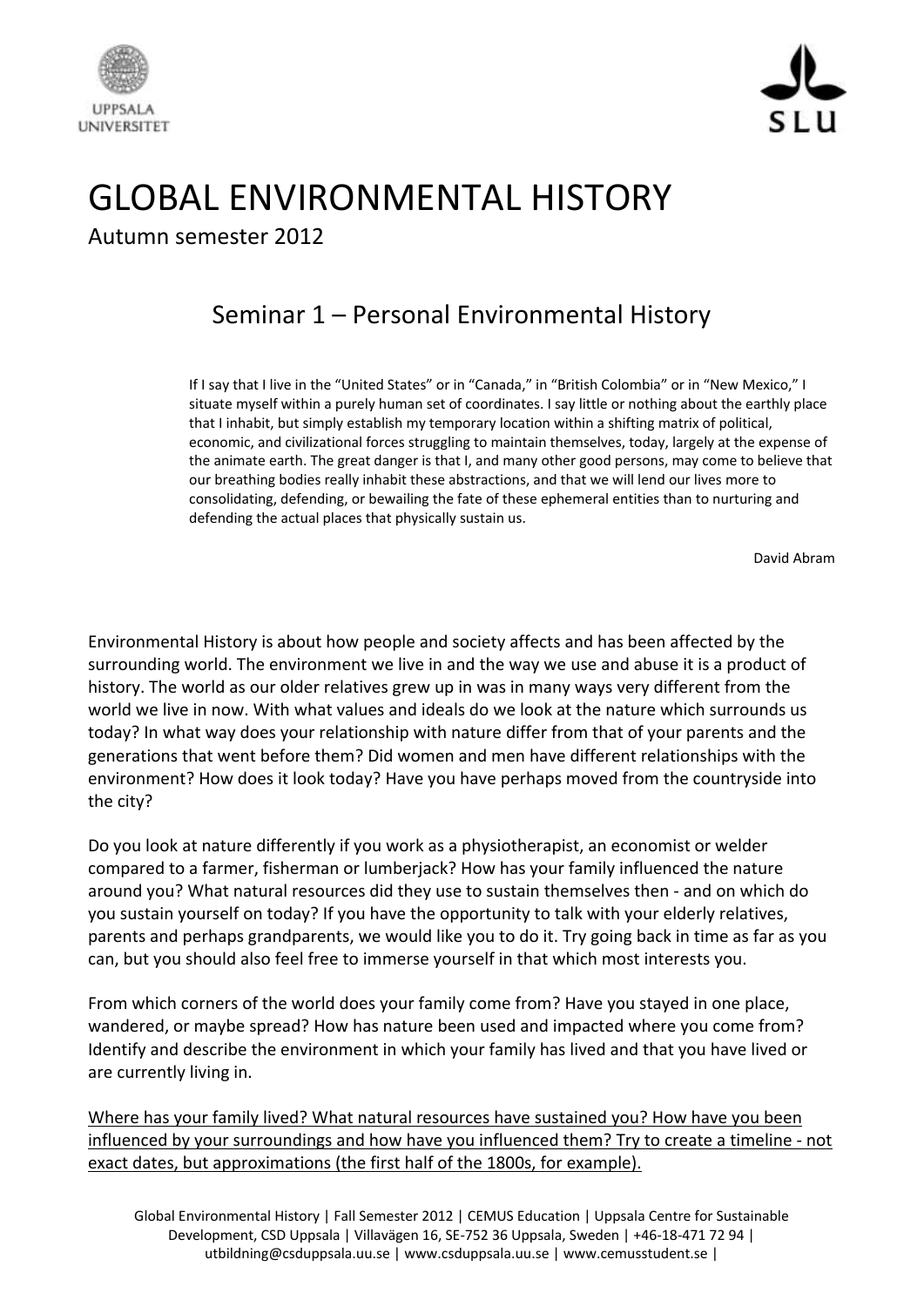



## **Instructions**

This is a free writing assignment. Feel free to write in a more literary form. You are free to choose to focus on what you think is important and interesting and want to focus on. Nothing is more right than anything else. The text should include approximately two pages (12pt, 1.5 line spacing).

You should **hand in you text** at the latest on **Thursday the 27th of September**, **1pm** through Studentportalen at www.studentportalen.uu.se. Please write both your **name** and **task name** as the document name. For example sara\_klingstedt\_sem1.doc.

The Adobe connect\* **seminar** will be held on **Friday the 28th of September**. If you wish, you can share a digital picture such as that of relatives, a special environment, a news clippings etc. at the seminar. The **time** for the seminar **will be announced** on the course website http://cemusstudent.se/geh-distance/

Good luck and have fun!

## **Sara & Karin**

Course coordinators teaching assistants, Global Environmental History

\*Please remember to make sure that you have a headset prepared for the seminar, and that you have tested the headset together with the computer you will use!